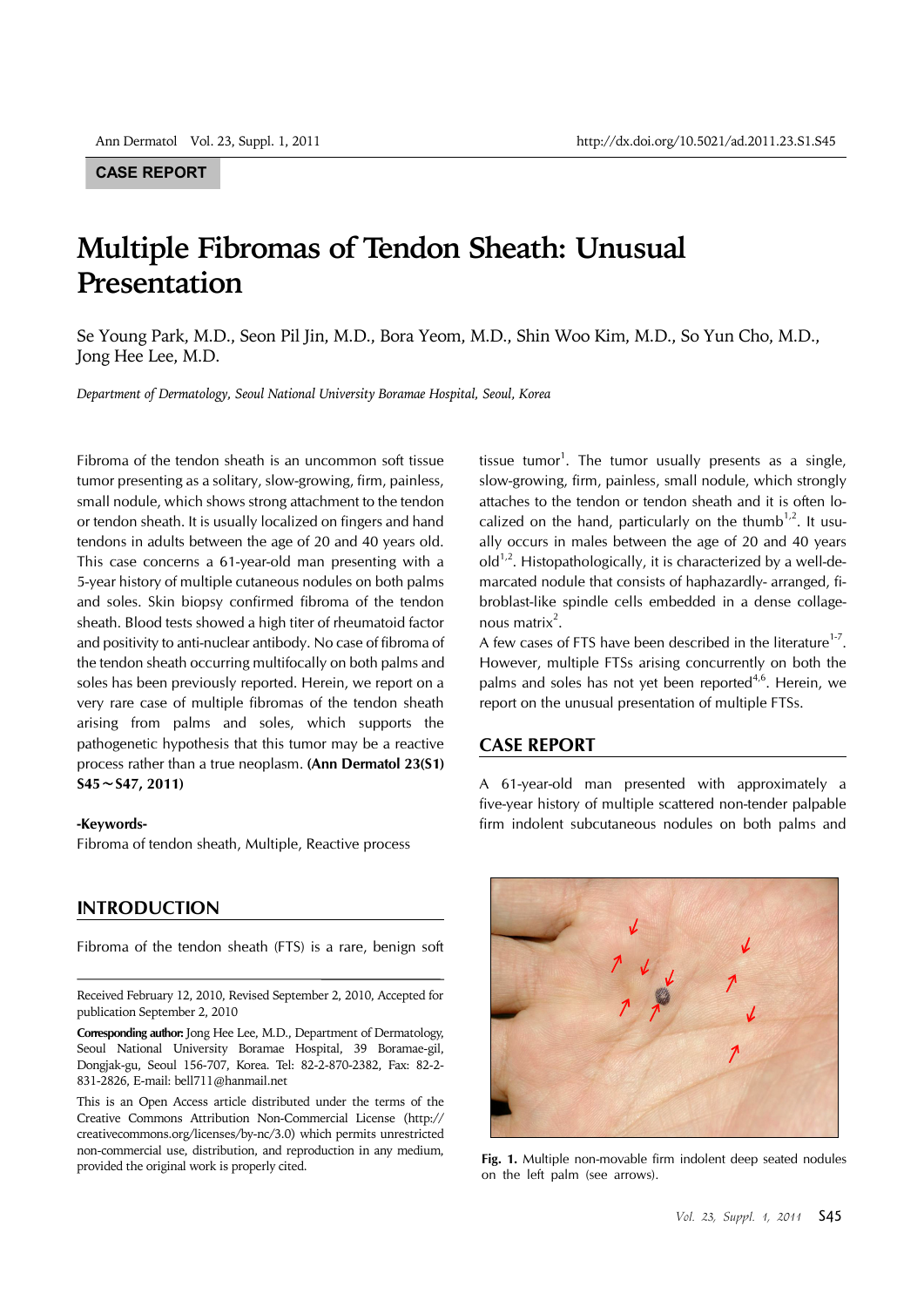soles. He recognized the initial skin lesion on his right palmar area after he felt discomfort and pain upon grabbing an object. The lesions have increased in size and number over the last four years on both palms, and, recently, the same multiple lesions appeared on the soles. He complained from time to time of morning stiffness and numbness on his hands and feet. There was no recollection of associated trauma. His family history and past medical history were unremarkable.

Physical examination revealed that the number of nodules was approximately ten, which were located mainly in the center of both palms and soles, and these ranged in size from approximately 0.5 cm to 1.5 cm in diameter (Fig. 1). As the nodules of the soles were deeply located, they were not visible, but palpable. No limitation of hand or finger motion was observed. No joint swelling or other specific skin lesions were found.

Laboratory tests, including blood cell count and blood chemistry, were all within normal ranges. However, a rheumatologic evaluation yielded a positive antinuclear antibody (homogeneous pattern) and positive serum rheumatoid factor with a titer of  $5+$  (1:16) (positive range  $1+$ ∼5+). Hand X-ray showed no remarkable findings, except for mild osteoarthritic changes in distal interphalangeal joints. For histological diagnosis, a 4 mm punch biopsy was performed from one of the lesions on the left palm. Histopathological findings showed relatively well-demarcated cellular proliferation, including slit-like vascular channels and haphazardly-arranged, spindle-shaped fibroblasts located among the dense collagenous matrix (Fig. 2).

Based on these clinical and histological findings, he was

diagnosed as multiple FTSs. The patient did not want to be referred to a hand and foot surgeon for surgical excision. He has been followed up for almost 1 year and his pain and numbness have been treated with oral anti-inflammatory agents (aceclofenac). The number of FTSs has since remained stationary.

## **DISCUSSION**

Chung and Enzinger first defined FTS as an entity in  $1979<sup>11</sup>$ . This rare tumor has been reported mainly in the orthopedic field and generally occurred as a solitary nodule on the fingers, feet, elbows, and knees, and, rarely, intra-articular areas $1-7$ .

This case may be very unique in that FTS occurred multifocally and concurrently on the palms and soles. The patient complained of rheumatic symptoms, including morning stiffness, and his blood test showed a high titer of rheumatoid factor and a positive result for anti-nuclear antibody. However, X-ray findings and other physical examination did not fit into the Revised Criteria for Rheumatic Arthritis by the American College $8$ . He has shown only mild osteoarthritic changes in distal interphalangeal joints of both hands, but not in proximal interphalangeal or metacarpophalangeal joints, which were the favorite involved site in rheumatoid arthritis. Joint damage in rheumatoid arthritis usually occurs within the first 2 years<sup>9</sup>. Although he presented with 5 years of long standing history, the patient did not show any definite rheumatoid arthritic pathophysiological findings in X-rays, except for serum positivity and morning stiffness.

The pathogenesis of FTS has not been clearly established



**Fig. 2.** (A) The relative well-demarcated tumor composed of hypocellular hyalinized collagenous areas (blue arrow) and hypercellular densely arranged collagenous areas in the dermis (red arrow) (H&E, ×40). (B) Scattered spindle cells are embedded in a dense collagenous matrix with a slit-like vascular space (H&E,  $\times$ 100).